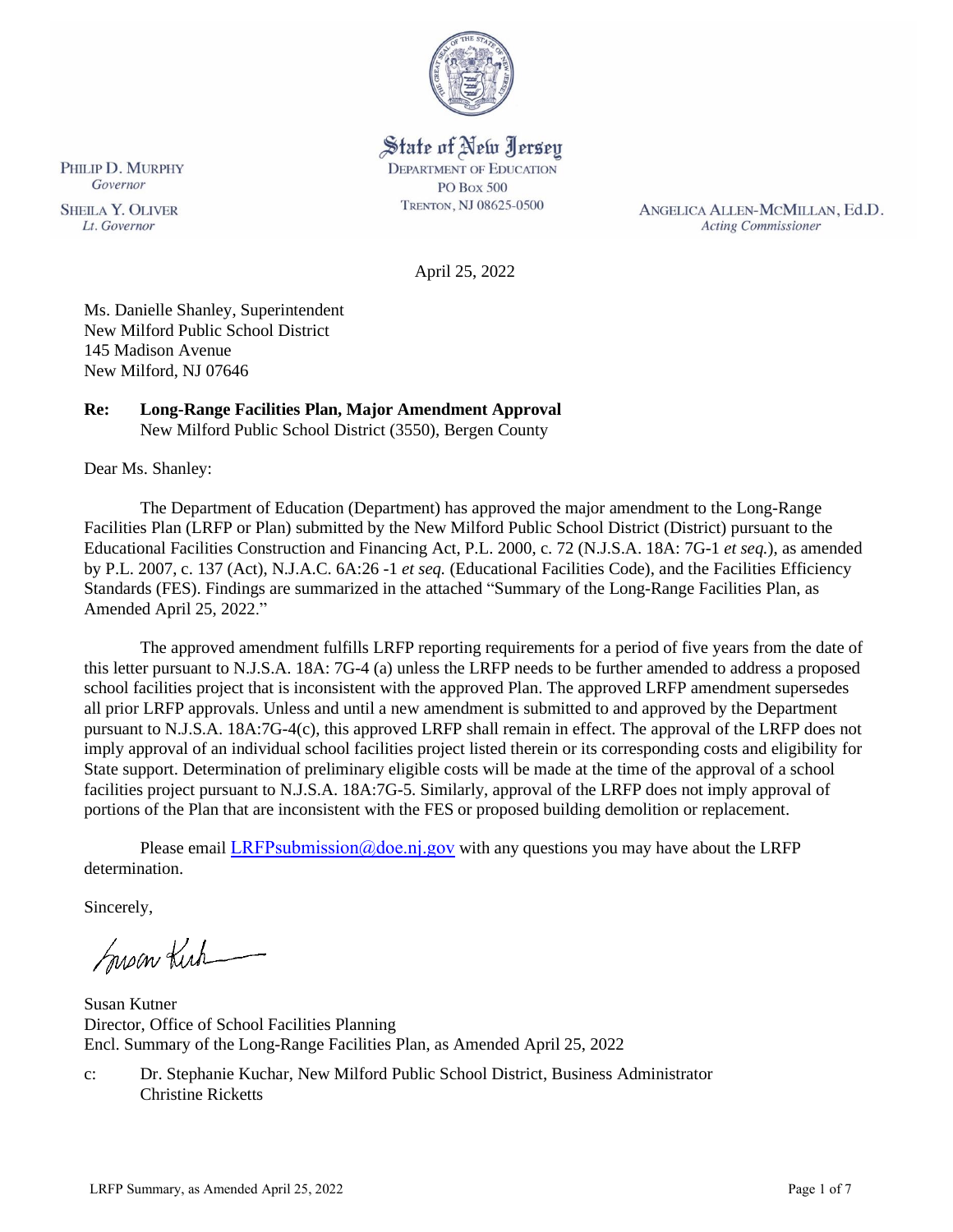# **New Milford Public School District (3550) Summary of the Long-Range Facilities Plan, as Amended April 25, 2022**

The Department of Education (Department) has completed its review of the major amendment to the Long-Range Facilities Plan (LRFP or Plan) submitted by the New Milford Public School District (District) pursuant to the Educational Facilities Construction and Financing Act, P.L. 2000, c. 72 (N.J.S.A. 18A: 7G-1 *et seq.*), as amended by P.L. 2007, c. 137 (Act), N.J.A.C. 6A:26-1 et seq. (Educational Facilities Code), and the Facilities Efficiency Standards (FES).

The following provides a summary of the District's approved amended LRFP. The summary is based on the standards set forth in the Act, the Educational Facilities Code, the FES, District-reported information in the Department's LRFP reporting system, and supporting documentation. The referenced reports in *italic* text are standard reports available on the Department's LRFP website.

## **1. Inventory Overview**

The District is classified as a Regular Operating District (ROD) for funding purposes. It provides services for students in grades PK-12.

The District identified existing and proposed schools, sites, buildings, rooms, and site amenities in its LRFP. Table 1 lists the number of existing and proposed district schools, sites, and buildings. Detailed information can be found in the *School Asset Inventory Report* and the *Site Asset Inventory Report.*

**As directed by the Department, school facilities projects that have received initial approval by the Department and have been approved by the voters, if applicable, are represented as "existing" in the LRFP.** Approved projects that include new construction and/or the reconfiguration/reassignment of existing program space are as follows: n/a.

| Category                                     | <b>Existing</b> | <b>Proposed</b> |
|----------------------------------------------|-----------------|-----------------|
| Number of Schools (assigned DOE school code) |                 |                 |
| Number of School Buildings <sup>1</sup>      |                 |                 |
| Number of Non-School Buildings <sup>2</sup>  |                 |                 |
| Number of Vacant Buildings                   |                 |                 |
| Number of Sites                              |                 |                 |

### **Table 1: Number of Schools, School Buildings, and Sites**

Based on the existing facilities inventory submitted by the District:

- **Exercise** Schools using leased buildings (short or long-term):  $n/a$
- Schools using temporary classroom units (TCUs), excluding TCUs supporting construction: n/a
- $\blacksquare$  Vacant/unassigned school buildings:  $n/a$

*<sup>1</sup>* Includes district-owned buildings and long-term leases serving students in district-operated programs

<sup>&</sup>lt;sup>2</sup> Includes occupied district-owned buildings not associated with a school, such as administrative buildings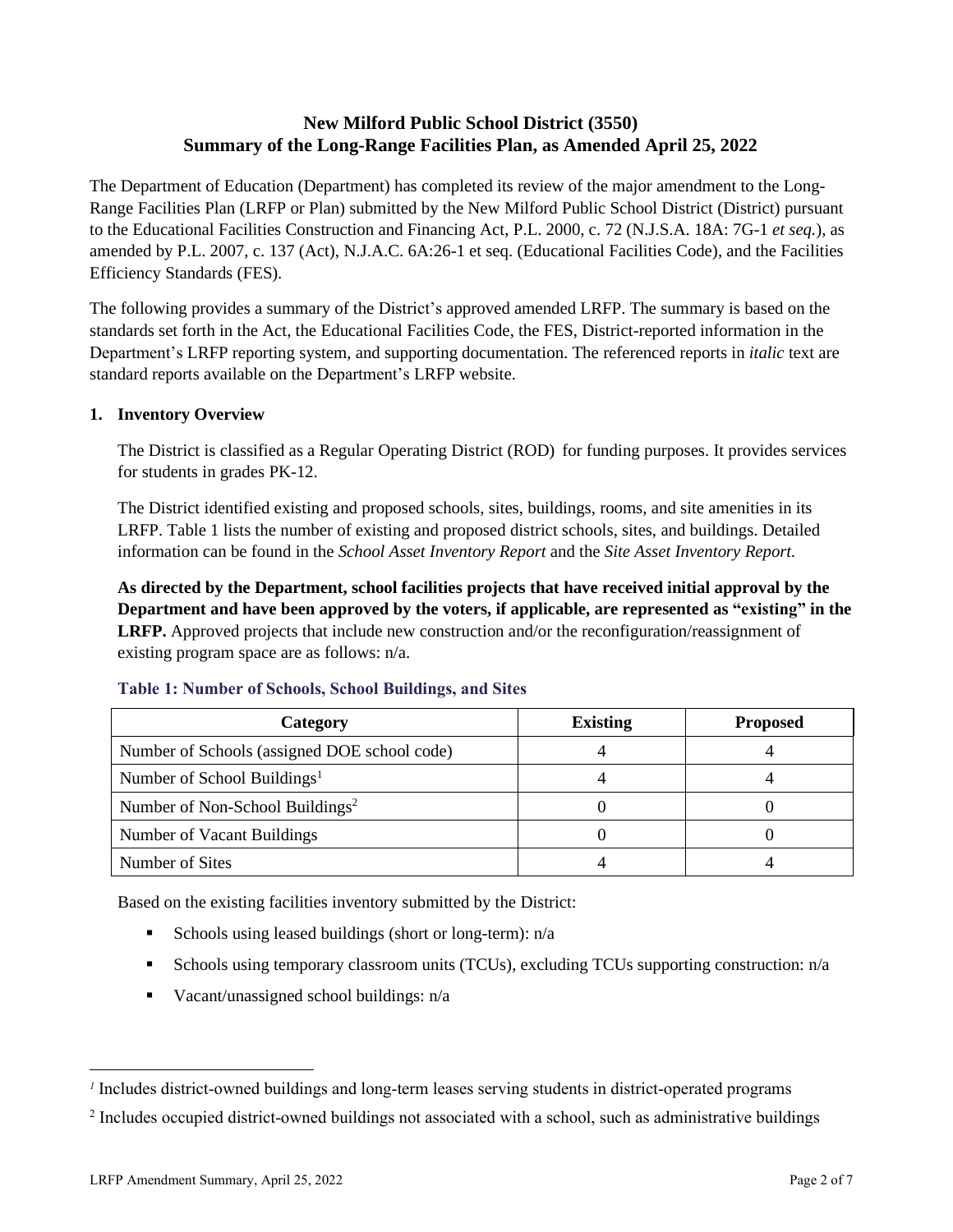### **Findings:**

The Department has determined that the proposed inventory is adequate for approval of the District's LRFP amendment. However, the LRFP determination does not imply approval of an individual school facilities project listed within the LRFP; the District must submit individual project applications for project approval.

## **2. District Enrollments**

The District determined the number of students, or "proposed enrollments," to be accommodated for LRFP planning purposes on a district-wide basis and in each school.

The Department minimally requires the submission of a standard cohort-survival projection using historic enrollment data from the Application for School State Aid (ASSA) or NJ Smart. The cohort-survival method projection method forecasts future students based upon the survival of the existing student population as it moves from grade to grade. A survival ratio of less than 1.00 indicates a loss of students, while a survival ratio of more than 1.00 indicates the class size is increasing. For example, if a survival ratio tracking first to second grade is computed to be 1.05, the grade size is increasing by 5% from one year to the next. The cohort-survival projection methodology works well for communities with stable demographic conditions. Atypical events impacting housing or enrollments, such as an economic downturn that halts new housing construction or the opening of a charter or private school, typically makes a cohort-survival projection less reliable.

### **Proposed enrollments are based on a standard cohort-survival enrollment projection.**

Adequate supporting documentation was submitted to the Department to justify the proposed enrollments. Table 2 provides a comparison of existing and projected enrollments. All totals include special education students.

|                              | <b>Existing Enrollments</b> | <b>District Proposed Enrollments</b> |
|------------------------------|-----------------------------|--------------------------------------|
| <b>Grades</b>                | 2020-21                     | 2024-25                              |
| PK (excl. private providers) | 40                          | 60                                   |
| Grades K to 5                | 950                         | 988                                  |
| Grades 6 to 8                | 467                         | 468                                  |
| Grades 9 to 12               | 582                         | 556                                  |
| <b>Totals PK to 12</b>       | 2,039                       | 2,072                                |

# **Table 2: Enrollments**

### **Findings:**

The Department has determined the District's proposed enrollments to be acceptable for approval of the District's LRFP amendment. The Department will require a current enrollment projection at the time an application for a school facilities project is submitted incorporating the District's most recent enrollments in order to verify that the LRFP's planned capacity is appropriate for the updated enrollments.

### **3. District Practices Capacity**

Based on information provided in the room inventories, District Practices Capacity was calculated for each school building to determine whether adequate capacity is proposed for the projected enrollments based on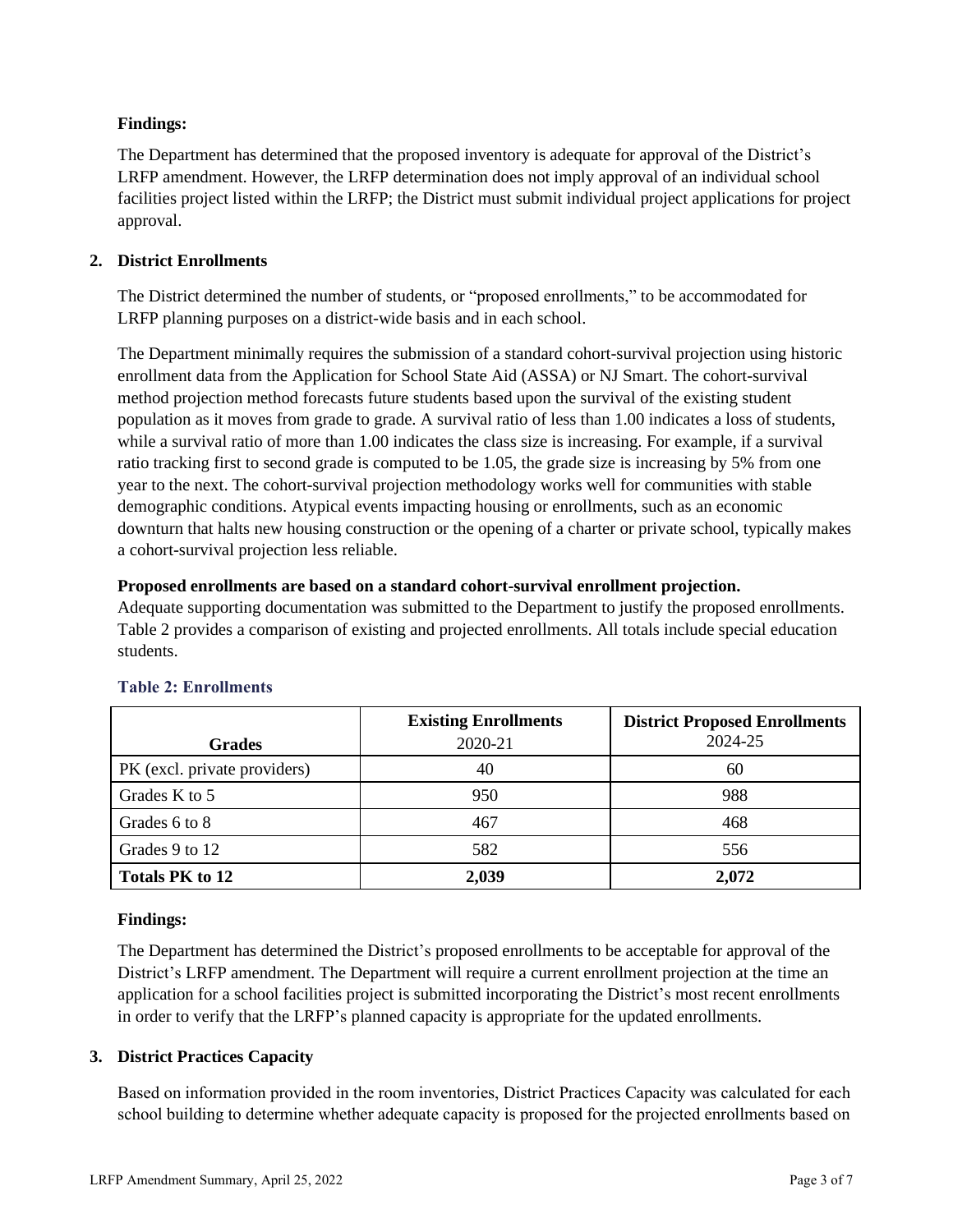district scheduling and class size practices. The capacity totals assume instructional buildings can be fully utilized regardless of school sending areas, transportation, and other operational issues. The calculations only consider district-owned buildings and long-term leases; short term leases and temporary buildings are excluded. **A capacity utilization factor of 90% for classrooms serving grades K–8 and 85% for classrooms serving grades 9–12 is applied in accordance with the FES.** No capacity utilization factor is applied to preschool classrooms.

In certain cases, districts may achieve adequate District Practices Capacity to accommodate enrollments but provide inadequate square feet per student in accordance with the FES, resulting in educational adequacy issues and "Unhoused Students." Unhoused students are considered in the "Functional Capacity" calculations used to determine potential State support for school facilities projects and are analyzed in Section 4.

Table 3 provides a summary of proposed enrollments and existing and proposed District-wide capacities. Detailed information can be found in the LRFP website reports titled *FES and District Practices Capacity Report, Existing Rooms Inventory Report, and Proposed Rooms Inventory Report.*

| <b>Grades</b>              | <b>Proposed</b><br><b>Enrollments</b> | <b>Existing</b><br><b>District</b><br><b>Practices</b><br>Capacity | <b>Existing</b><br>Deviation* | <b>Proposed</b><br><b>District</b><br><b>Practices</b><br>Capacity | <b>Proposed</b><br>Deviation* |
|----------------------------|---------------------------------------|--------------------------------------------------------------------|-------------------------------|--------------------------------------------------------------------|-------------------------------|
| Elementary ( $PK$ to 5)    | 1,048                                 | 943.56                                                             | $-104.55$                     | 1,043.16                                                           | $-4.84$                       |
| Middle $(6 \text{ to } 8)$ | 468                                   | 540.59                                                             | 72.59                         | 540.59                                                             | 72.59                         |
| High $(9 \text{ to } 12)$  | 556                                   | 619.65                                                             | 63.65                         | 619.65                                                             | 63.65                         |
| <b>District Totals</b>     | 2,072                                 | 2,103.80                                                           | 31.80                         | 2,203.40                                                           | 131.40                        |

### **Table 3: District Practices Capacity Analysis**

*\** Positive numbers signify surplus capacity; negative numbers signify inadequate capacity. Negative values for District Practices capacity are acceptable for approval if proposed enrollments do not exceed 100% capacity utilization.

Considerations:

- Based on the proposed enrollments and existing room inventories, the District is projected to have inadequate capacity for the following grade groups, assuming all school buildings can be fully utilized (100% capacity utilization): PK/K-5
- Adequate justification has been provided by the District if the proposed capacity for a school significantly deviates from the proposed enrollments. Generally, surplus capacity is acceptable for LRFP approval if additional capacity is not proposed through new construction.

# **Findings:**

The Department has determined that proposed District capacity, in accordance with the proposed enrollments, is adequate for approval of the District's LRFP amendment. The Department will require a current enrollment projection at the time an application for a school facilities project is submitted, incorporating the District's most recent Fall Enrollment Report, in order to verify that the LRFP's planned capacity meets the District's updated enrollments.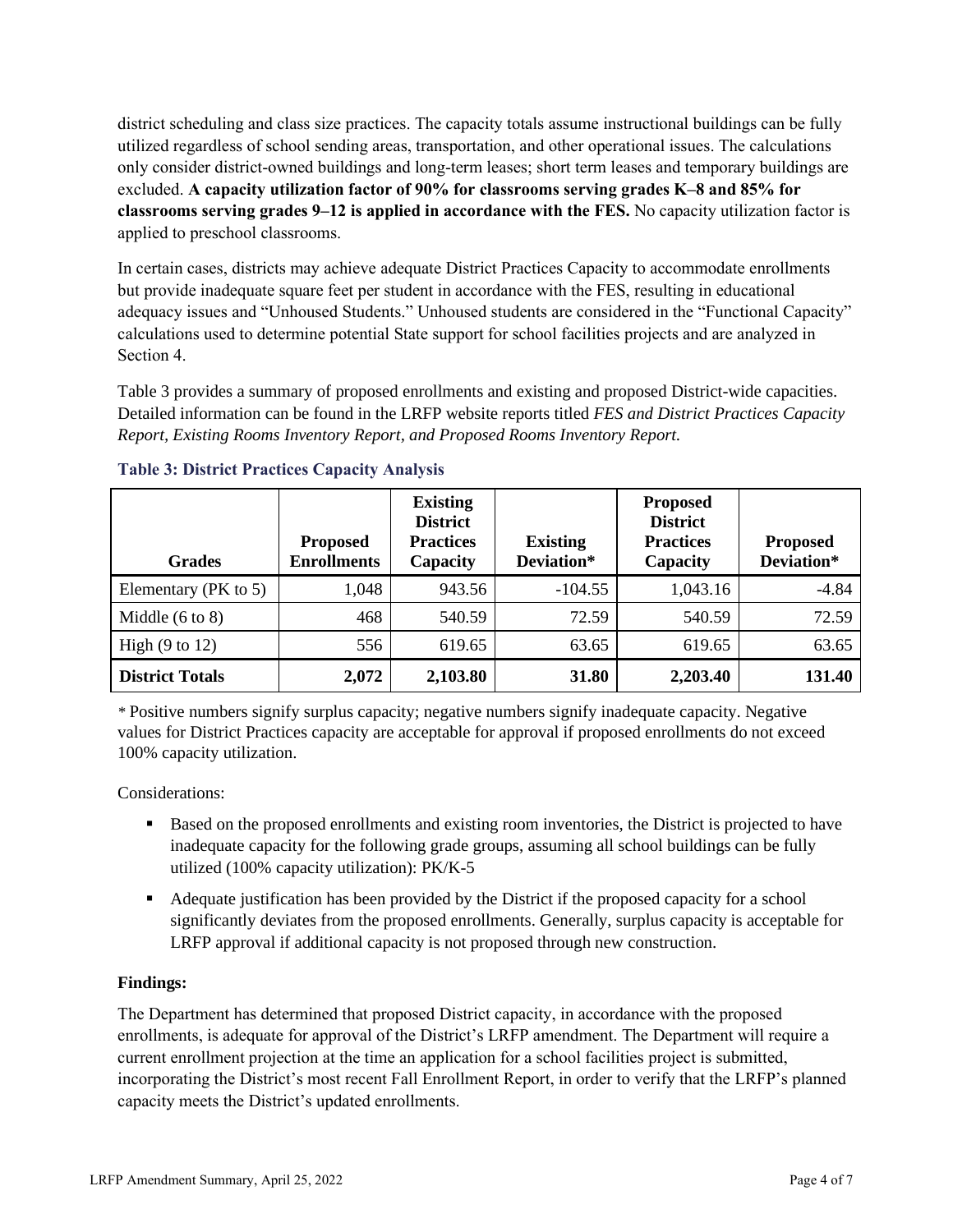#### **4. New Construction Funding Eligibility**

*Functional Capacity* was calculated and compared to the proposed enrollments to provide a **preliminary estimate** of Unhoused Students and new construction funding eligibility. At this time, all proposed enrollments, including preschool, are considered eligible for funding. **A final determination will be made at the time of project application approval.**

*Functional Capacity* is the adjusted gross square footage of a school building *(total gross square feet minus excluded space)* divided by the minimum area allowance per full-time equivalent student for the grade level contained therein. *Unhoused Students* is the number of students projected to be enrolled in the District that exceeds the Functional Capacity of the District's schools pursuant to N.J.A.C. 6A:26-2.2(c). *Excluded Square Feet* includes (1) square footage exceeding the FES for any pre-kindergarten, kindergarten, general education, or self-contained special education classroom; (2) grossing factor square footage *(corridors, stairs, mechanical rooms, etc.)* that exceeds the FES allowance, and (3) square feet proposed to be demolished or discontinued from use. Excluded square feet may be revised during the review process for individual school facilities projects.

Table 4 provides a preliminary assessment of the Functional Capacity, Unhoused Students, and Estimated Maximum Approved Area for Unhoused Students for each FES grade group. The calculations exclude temporary facilities and short-term leased buildings. School buildings proposed for whole or partial demolition or reassignment to a non-school use are excluded from the calculations pending project application review. If a building is proposed to be reassigned to a different school, the square footage is applied to the proposed grades after reassignment. Buildings that are not assigned to a school are excluded from the calculations. Detailed information concerning the calculations can be found in the *Functional Capacity and Unhoused Students Report* and the *Excluded Square Footage Report.*

| Category                                     | PK/K to 5 | 6 to 8 | 9 to 12  | <b>Total</b> |
|----------------------------------------------|-----------|--------|----------|--------------|
| Eligible PK/K-12 Proposed Enrollments        | 1,048     | 468    | 556      |              |
| FES Area Allowance (SF/student)              | 125.00    | 134.00 | 151.00   |              |
| <b>Prior to Completion of Proposed Work:</b> |           |        |          |              |
| <b>Existing Gross Square Feet</b>            | 96,966    | 85,425 | 139,710  | 322,101      |
| <b>Adjusted Gross Square Feet</b>            | 94,013    | 81,670 | 130,662  | 306,346      |
| <b>Adjusted Functional Capacity</b>          | 752.11    | 609.48 | 865.31   |              |
| <b>Unhoused Students</b>                     | 295.89    | 0.00   | 0.00     |              |
| Est. Max. Area for Unhoused Students         | 36,986.25 | 0.00   | 0.00     |              |
| <b>After Completion of Proposed Work:</b>    |           |        |          |              |
| Gross Square Feet                            | 105,980   | 85,425 | 139,710  | 331,115      |
| New Gross Square Feet                        | 9,014     | 0      | $\Omega$ | 9,014        |
| <b>Adjusted Gross Square Feet</b>            | 103,027   | 81,670 | 130,662  | 315,360      |
| <b>Functional Capacity</b>                   | 824.22    | 609.48 | 865.31   |              |
| <b>Unhoused Students after Construction</b>  | 223.78    | 0.00   | 0.00     |              |
| Est. Max. Area Remaining                     | 27,972.50 | 0.00   | 0.00     |              |

#### **Table 4: Estimated Maximum Approved Area for Unhoused Students**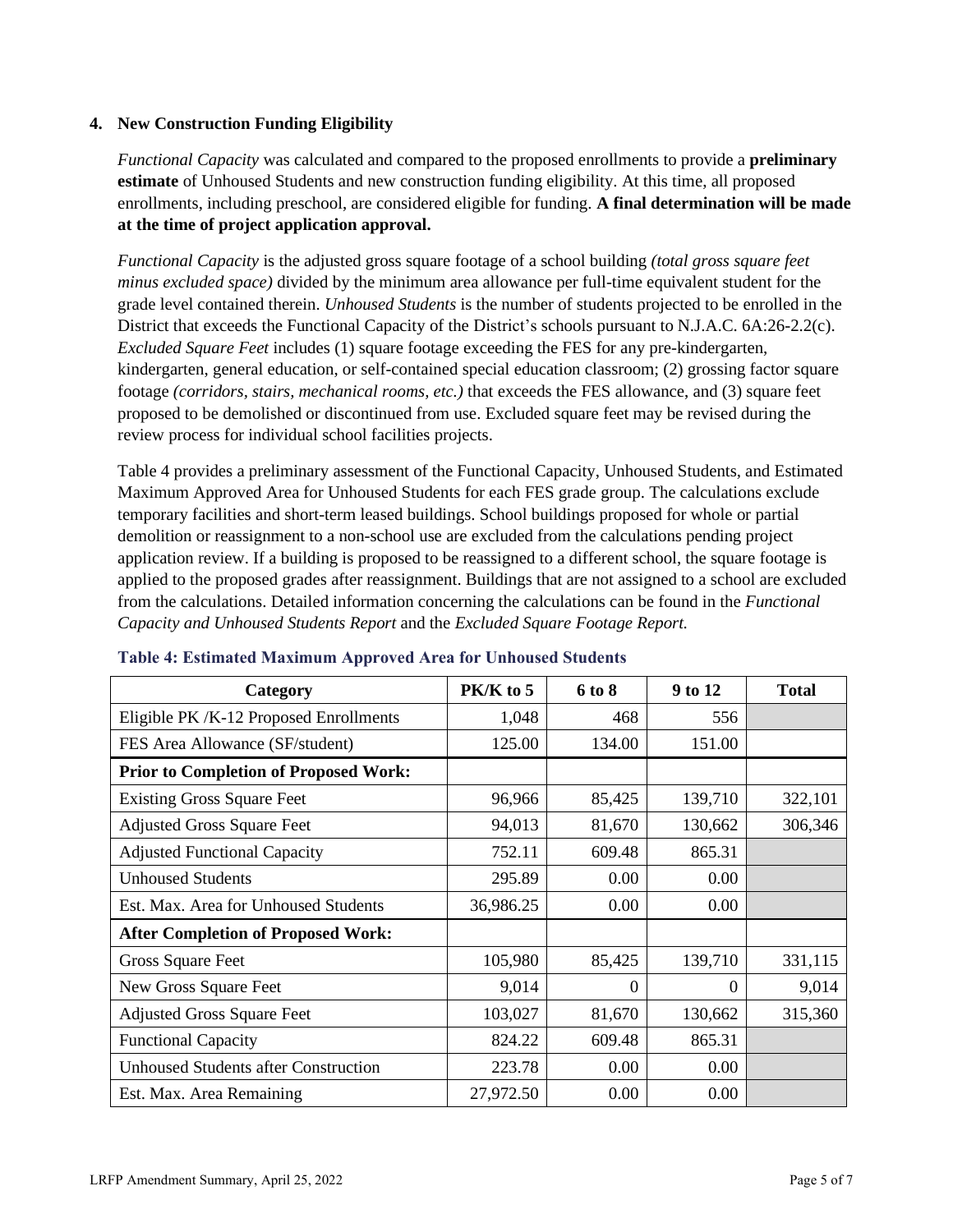Facilities used for non-instructional or non-educational purposes are ineligible for State support under the Act. However, projects for such facilities shall be reviewed by the Department to determine whether they are consistent with the District's LRFP and whether the facility, if it is to house students (full or part time) conforms to educational adequacy requirements. These projects shall conform to all applicable statutes and regulations.

Estimated costs represented in the LRFP by the District are for capital planning purposes only. The estimates are not intended to represent preliminary eligible costs or final eligible costs of approved school facilities projects.

Considerations:

- **•** The District does not have approved projects pending completion, as noted in Section 1, that impact the Functional Capacity calculations.
- The Functional Capacity calculations *exclude* square feet proposed for demolition or discontinuation for the following FES grade groups and school buildings pending a feasibility study and project review: n/a.
- Based on the preliminary assessment, the District has Unhoused Students prior to the completion of proposed work for the following FES grade groups: PK/K-5.
- New construction is proposed for the following FES grade groups: PK/K-5.
- Proposed new construction exceeds the estimated maximum area allowance for Unhoused Students prior to the completion of the proposed work for the following grade groups: n/a.
- **•** The District, based on the preliminary LRFP assessment, will have Unhoused Students after completion of the proposed LRFP work. If the District is projected to have Unhoused Students, adequate justification has been provided to confirm educational adequacy in accordance with Section 6 of this determination.

### **Findings:**

Functional Capacity and Unhoused Students calculated in the LRFP are preliminary estimates. Preliminary Eligible Costs (PEC) and Final Eligible Costs (FEC) will be included in the review process for specific school facilities projects. A feasibility study undertaken by the District is required if building demolition or replacement is proposed per N.J.A.C. 6A:26-2.3(b)(10).

### **5. Proposed Work**

The District assessed program space, capacity, and physical plant deficiencies to determine corrective actions. Capital maintenance, or *"system actions,"* address physical plant deficiencies due to operational, building code, and /or life cycle issues. Inventory changes, or *"inventory actions,*" add, alter, or eliminate sites, site amenities, buildings, and/or rooms.

The Act (N.J.S.A. 18A:7G-7b) provides that all school facilities shall be deemed suitable for rehabilitation unless a pre-construction evaluation undertaken by the District demonstrates to the satisfaction of the Commissioner that the structure might pose a risk to the safety of the occupants even after rehabilitation or that rehabilitation is not cost-effective. Pursuant to N.J.A.C. 6A:26-2.3(b)(10), the Commissioner may identify school facilities for which new construction is proposed in lieu of rehabilitation for which it appears from the information presented that new construction is justified, provided, however, that for such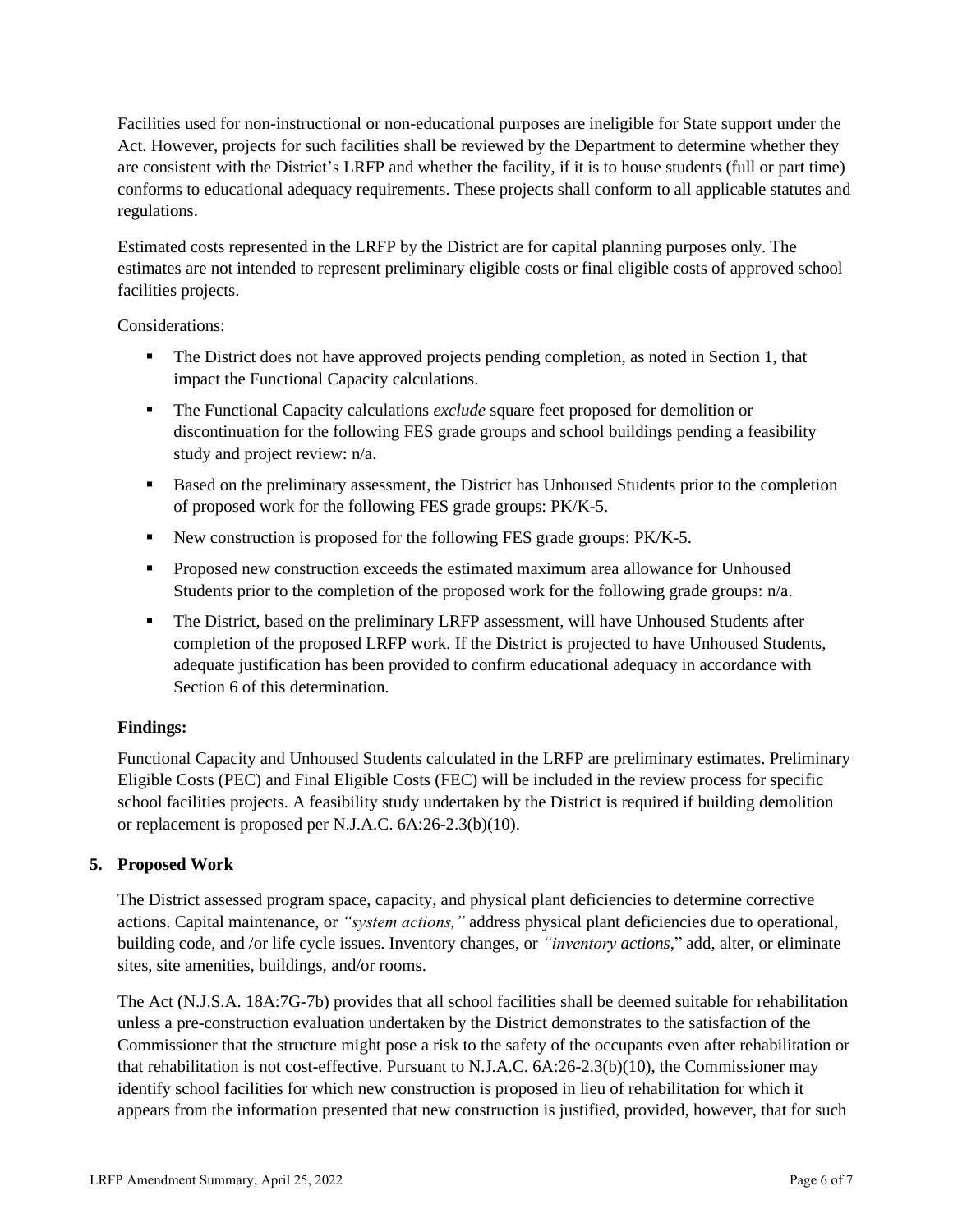school facilities so identified, the District must submit a feasibility study as part of the application for the specific school facilities project. The cost of each proposed building replacement is compared to the cost of additions or rehabilitation required to eliminate health and safety deficiencies and to achieve the District's programmatic model.

Table 5 lists the scope of work proposed for each school based on the building(s) serving their student population. Proposed inventory changes are described in the LRFP website reports titled *"School Asset Inventory Report and "Proposed Room Inventory Report."* Information concerning proposed systems work, or capital maintenance can be found in the "LRFP Systems Action Summary Report."

With the completion of the proposed work, the following schools are proposed to be eliminated: n/a; the following schools are proposed to be added: n/a.

| <b>Proposed Scope of Work</b>                                                                  | <b>Applicable Schools</b>                                                 |
|------------------------------------------------------------------------------------------------|---------------------------------------------------------------------------|
| <b>Renovation only</b> (no new construction)                                                   |                                                                           |
| System actions only (no inventory actions)                                                     | David E. Owens Middle School (085); New<br>Milford High School (050)      |
| Existing inventory actions only (no systems actions)                                           | n/a                                                                       |
| Systems and inventory changes                                                                  | n/a                                                                       |
| <b>New construction</b>                                                                        |                                                                           |
| Building addition only (no systems actions)                                                    | n/a                                                                       |
| Renovation and building addition (system, existing<br>inventory, and new construction actions) | Berkley Street School (060); Bertrand F.<br>Gibbs Elementary School (070) |
| New building on existing site                                                                  | n/a                                                                       |
| New building on new or expanded site                                                           | n/a                                                                       |
| Site and building disposal (in addition to above scopes)                                       |                                                                           |
| Partial building demolition                                                                    | n/a                                                                       |
| Whole building demolition                                                                      | n/a                                                                       |
| Site and building disposal or discontinuation of use                                           | n/a                                                                       |

#### **Table 5: School Building Scope of Work**

#### **Findings:**

The Department has determined that the proposed work is adequate for approval of the District's LRFP amendment. However, Department approval of proposed work in the LRFP does not imply the District may proceed with a school facilities project. The District must submit individual project applications with cost estimates for Department project approval. Both school facilities project approval and other capital project review require consistency with the District's approved LRFP.

#### **6. Proposed Room Inventories and the Facilities Efficiency Standards**

The District's proposed school buildings were evaluated to assess general educational adequacy in terms of compliance with the FES area allowance pursuant to N.J.A.C. 6A:26-2.2 and 2.3.